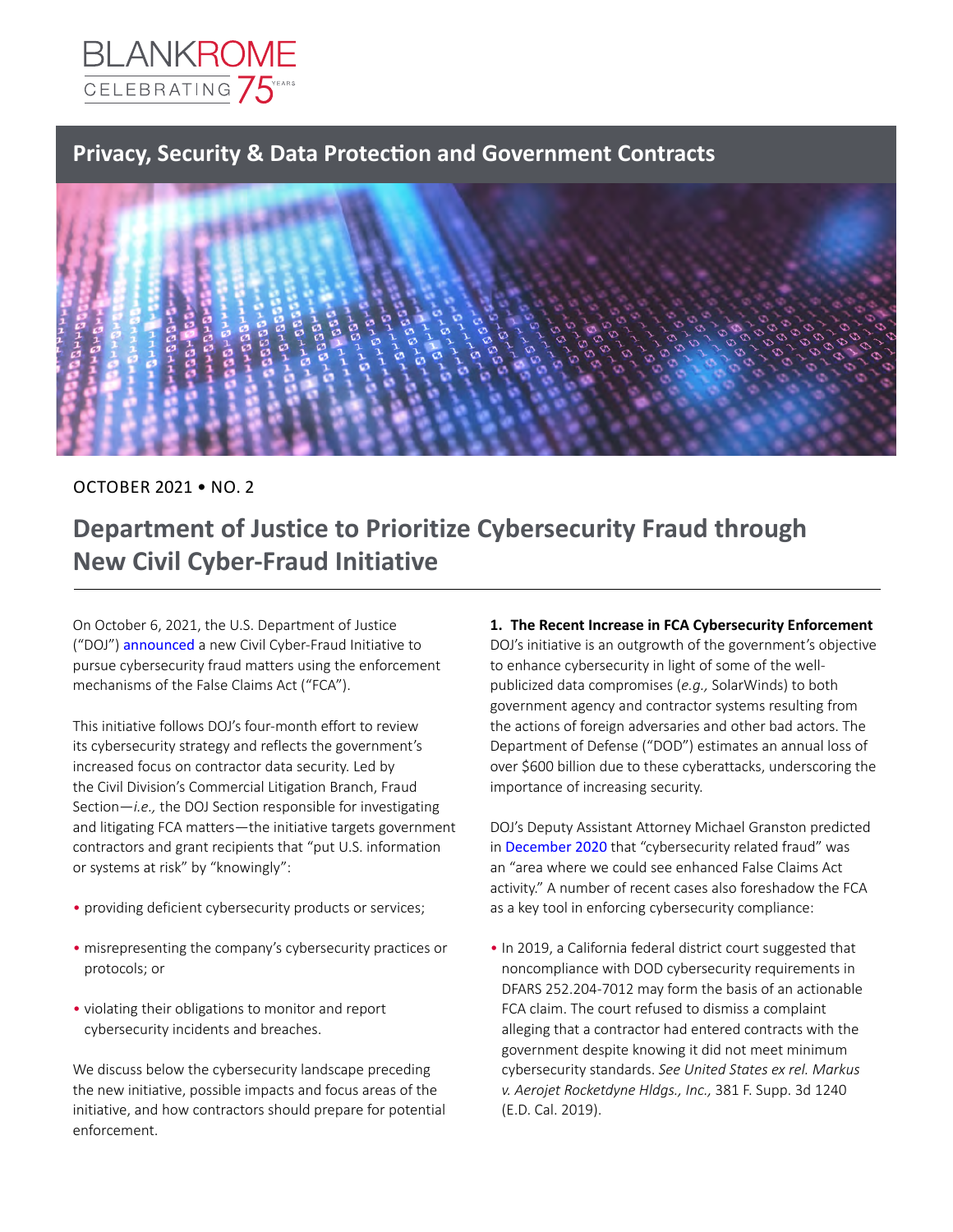# **BLANKROME**

#### Privacy, Security & Data Protection and Government Contracts • Page 2

- •   That same year, Cisco Systems settled an FCA suit for \$8.6 million to resolve allegations that its video surveillance software contained security vulnerabilities potentially allowing a third party to manipulate security cameras and recorded footage. *U.S. ex rel. Glenn v. Cisco Systems, Inc.,*  No. 1:11-cv-00400 (W.D.N.Y. 2019).
- •   More recently, the D.C. federal district court dismissed a relator's *qui tam* suit alleging Dell Computer sold millions of dollars of computer systems to the government with undisclosed security vulnerabilities. The court held that the alleged vulnerabilities were not material under the FCA because the government's cybersecurity policies did not require defect-free products, but rather systems with limited vulnerabilities. *United States ex rel. Adams v. Dell Computer Corp.,* 496 F. Supp. 3d 91 (D.D.C. Oct. 8, 2020).

Parallel with these FCA cases, the federal government has been actively developing new cyber standards and regulations, many of which are yet to be finalized. On May 12, 2021, President Biden cut to the chase in issuing Executive Order 14028, "Improving the Nation's Cybersecurity" (discussed [here](https://www.blankrome.com/publications/govt-contractors-road-map-biden-cybersecurity-order)) ("EO"). The EO contains aggressive timelines for sweeping cybersecurity changes intended to bolster agency and contractor practices, with a focus on cyber reporting obligations, improving the security and integrity of "critical" software, and standardizing cybersecurity contractual requirements. The EO also dictates revisions to the Federal Acquisition Regulation ("FAR") to require civilian contractors to promptly report cyber incidents.

Congress has also jumped into the fray. Legislation introduced in both the Senate and House would require ransomware victims to report payments to hackers within 48 hours of payment.

DOD, which has had cyber reporting regulations in place for a number of years, continues to work toward rolling out its Cybersecurity Maturity Model Certification ("CMMC"), which implements a tiered system for evaluating and certifying a contractor's systems against a rigorous set of cybersecurity criteria based on the National Institute of Standards and Technology ("NIST") 800-171.

#### **2. DOJ's Cyber-Fraud Initiative**

As contractors become subject to an increasing body of cyber standards, DOJ's cyber-fraud initiative seeks to target contractors who fall short of the minimum regulatory or contractual requirements. In announcing the initiative, U.S. Deputy Attorney General Monaco explained that,

"For too long, companies have chosen silence under the mistaken belief that it is less risky to hide a breach than to bring it forward and report it. Well that changes today … [W]e will use our civil enforcement tools to pursue companies … [when they fail to follow required cybersecurity standards—because we know that puts all of us at risk."

The initiative anticipates close coordination between DOJ and other federal agencies, subject matter experts, and law enforcement partners. The initiative's stated goals are to build resiliency against cybersecurity intrusions; hold contractors and grantees to their commitments to protect government information and infrastructure; ensure companies "follow the rules" by investing in cybersecurity; and improve overall cybersecurity practices.

#### **3. Potential Risk Areas in Cybersecurity**

As DOJ gears up for cybersecurity fraud enforcement, government contractors should be aware of the following areas of potential risk—and the still-outstanding question on whether cybersecurity noncompliance can give rise to FCA liability:

- •   **Reporting failures:** DOJ's announcement suggests that it will pay particular attention to companies that fail to fully and timely report cyber incidents. For DOD contractors, the existing DFARS clause requires reporting of cyber incidents within 72 hours of "discovery," potentially raising questions about *when* a contractor knew or should have known about a breach. Contractors should also be sure that any disclosures or certifications made to the government are accurate, complete, and not misleading by omission. The *Aerodyne* decision from 2019 suggests that FCA liability could attach if a contractor does not fully disclose all relevant facts.
- •   **Contractor basic assessments:** As of October 2020, DOD contractors must complete a pre-award selfassessment of their compliance with NIST 800-171. A failure to properly assess relevant systems could result in an inflated self-assessment score. An erroneous or misleading self-assessment could become evident through a government review or when that contractor can achieve only a low CMMC level.
- •   **Increase in whistleblower lawsuits:** As the government embraces the FCA as a tool to combat cybersecurity fraud, contractors should expect an increase in *qui tam*  suits—particularly by employees involved in the company's information technology.